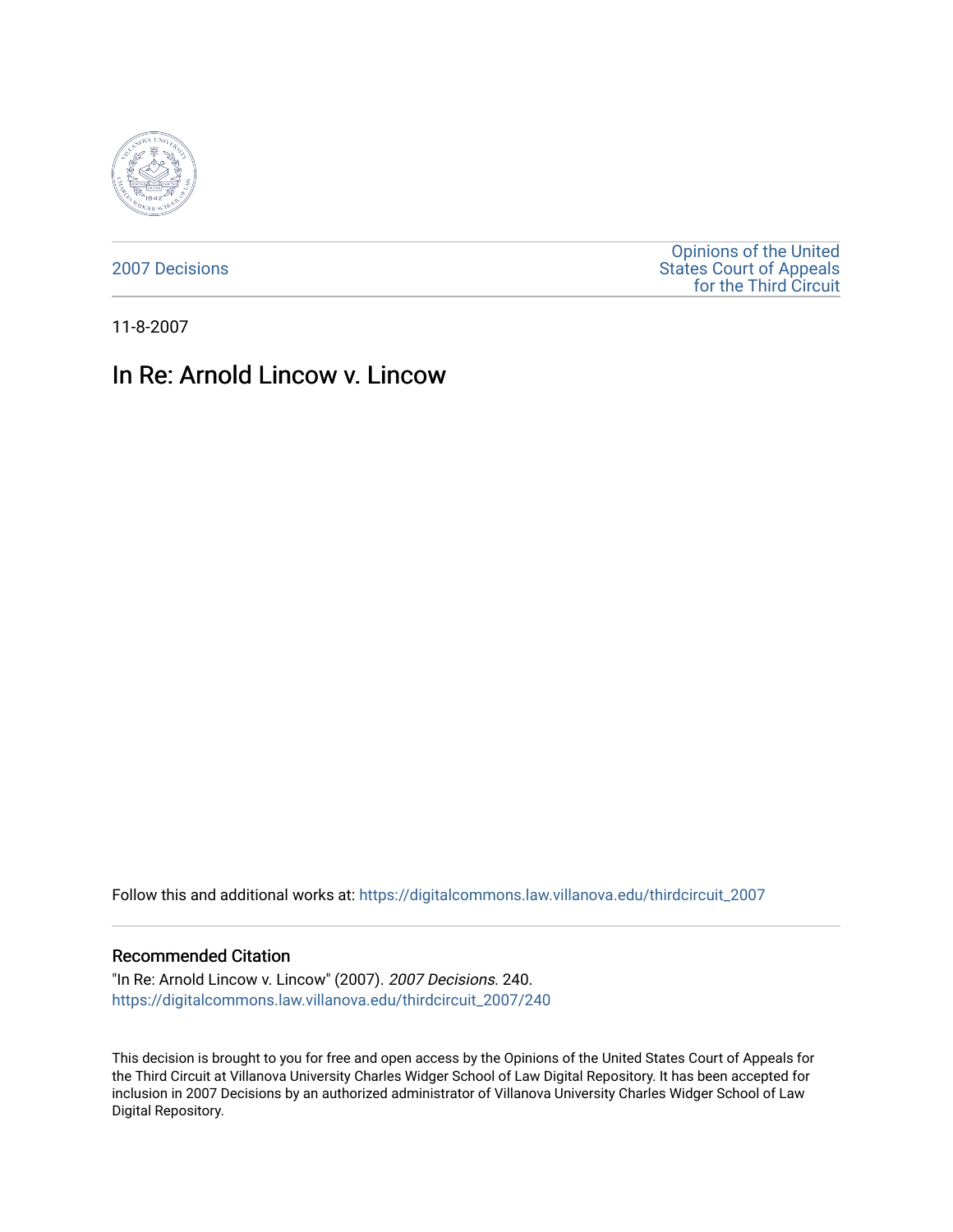## NOT PRECEDENTIAL

## UNITED STATES COURT OF APPEALS FOR THE THIRD CIRCUIT

No. 07-1514

\_\_\_\_\_\_\_\_\_\_\_

IN RE: ARNOLD LINCOW, D.O.; 7622 MEDICAL CENTER,

**Petitioners** 

\_\_\_\_\_\_\_\_\_\_\_

On Petition for a Writ of Mandamus to the United States District Court for the Eastern District of Pennsylvania

(D.C. Civil No. 05-cv-05368) District Judge: The Honorable Eduardo C. Robreno

\_\_\_\_\_\_\_\_\_\_\_

Submitted Under Third Circuit LAR 34.1(a) June 15, 2007

Before: McKEE, STAPLETON, and NYGAARD, Circuit Judges.

(Filed November 8, 2007)

\_\_\_\_\_\_\_\_\_\_\_

OPINION OF THE COURT \_\_\_\_\_\_\_\_\_\_\_

NYGAARD, Circuit Judge.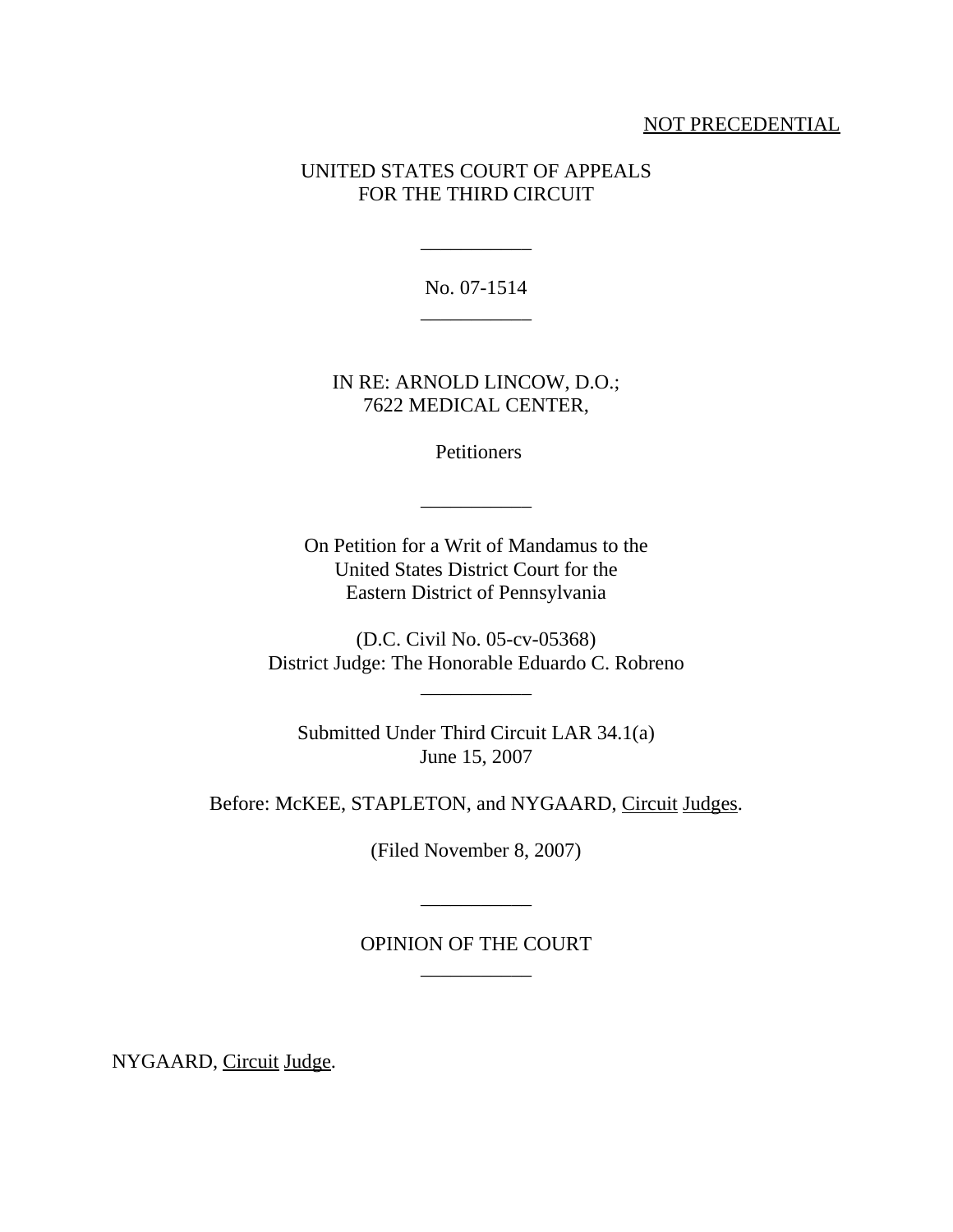Because our opinion is wholly without precedential value, and because the parties and the District Court are familiar with its operative facts, we offer only an abbreviated recitation to explain why we will deny Dr. Lincow's petition for a writ of mandamus.

Plaintiffs State Farm Mutual Automobile Insurance Company and State Farm Fire and Casualty Company sued Dr. Lincow and several associates for common law fraud, violations of the Pennsylvania Insurance Fraud Statute, and violations of the Federal Racketeer Influenced and Corrupt Organizations Act. State Farm alleged that Dr. Lincow and his associates actively participated in a scheme by which they extracted over \$1.4 million from insurers based upon, *inter alia*, fraudulent medical records, reports, prescriptions, bills, and referrals.

After several pre-trial conferences, two motions to dismiss, a motion for summary judgment, and numerous discovery rulings, Dr. Lincow filed a motion requesting that Judge Robreno recuse himself based on an appearance of bias.<sup>1</sup> Dr. Lincow contended that Judge Robreno expressed an "unfavorable predisposition" against him during criminal proceedings in 2003. After briefing and oral argument on the matter, Judge Robreno denied the motion, and denied a motion to stay the proceedings pending the present petition.

After careful review of the relevant transcripts, we conclude that Judge Robreno did not abuse his discretion when he refused to recuse himself. His remarks during the

<sup>&</sup>lt;sup>1</sup>Dr. Lincow did not identify a statutory basis for his claim before the District Court, but now bases his claim on 28 U.S.C. §455.